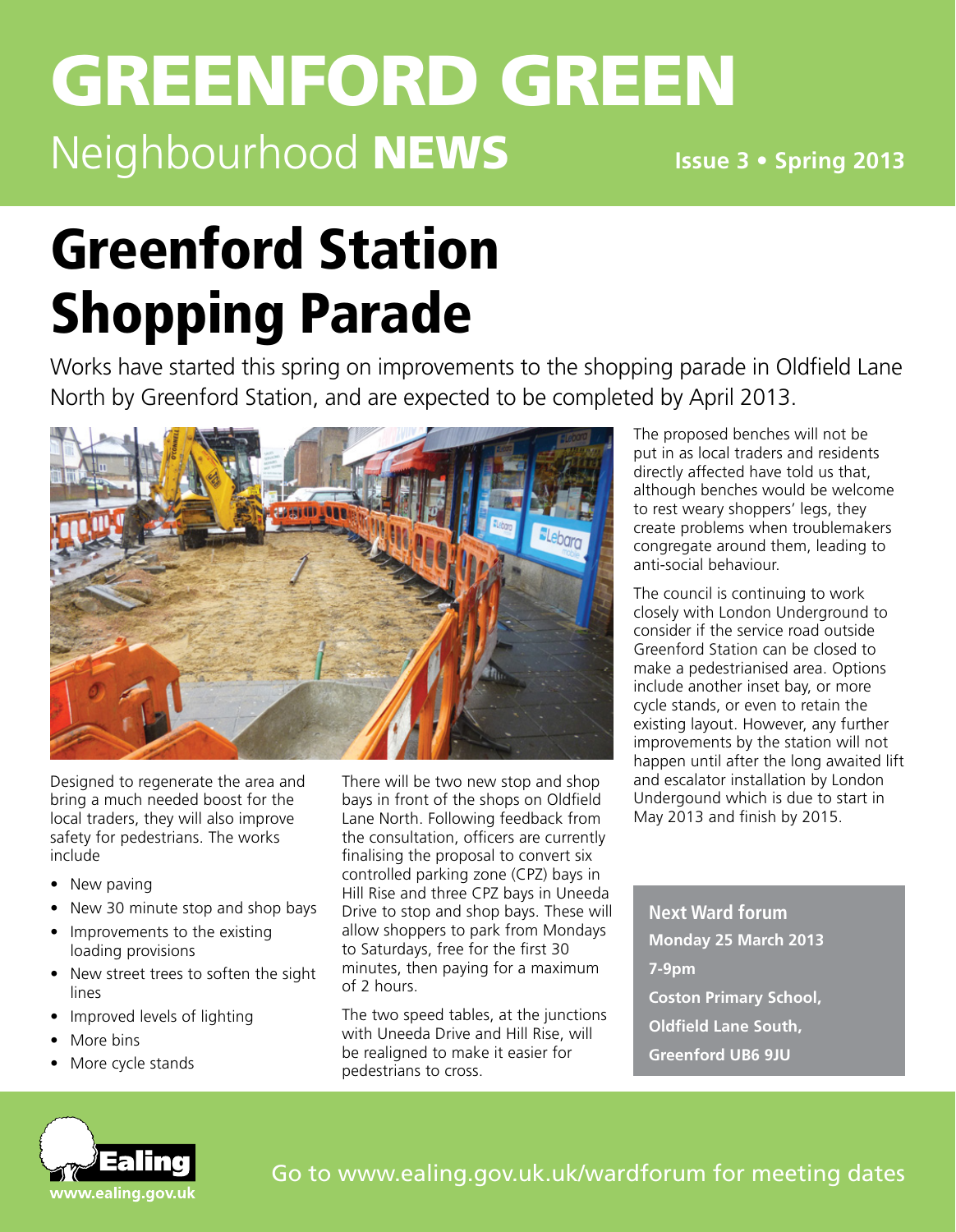# William Perkin Church of England High School



Residents will be aware of the building taking place for the new school on the former Glaxo Sports and Social Club site in Oldfield Lane North. The school will open in September 2013 with 180 11-year old students.

There are quite a few lorry deliveries taking place at the moment, following the route approved by Ealing Council to avoid small residential roads. The number of deliveries, however, is lower than on a normal building site due to the 'green' building technology being used.

The building uses a laminate timber frame with sections being manufactured off-site in a factory and then assembled on site. This reduces the amount of concrete and steel needed in its construction, and there is less work done on site and hence fewer heavy lorry deliveries are needed.

Meanwhile the plans for the school, which was founded by Twyford CE High School, are rapidly advancing. Staff recruitment has been very successful; a bright and colourful uniform has been chosen; and the curriculum is being finalised, using the expertise of Twyford.

Early indications from the applications suggest that the school will serve mainly local children. It is expected that most will live within 1.5 miles of the school and so will be able to travel on foot or by local bus. The early start at 8am for students has been well received by parents wishing to send their children to the school.

The curriculum links between the new school and Oldfield and Horsenden primary schools have already begun using Twyford staff. There are music transition projects established for brass instruments at Oldfield and wind instruments at Horsenden.

The building work is currently on schedule and very little time has been lost to bad weather. Again, this has been helped by the 'green' building technology being used, which is less susceptible to weather disruption. It is hoped that the contractors, Kier Construction, will hand over part of the building in August 2013 to the school for its first year intake. The rest of the building work, including the sports pitches, will then be completed by March or April 2014.

# **Oldfield recreation ground**

**A high local priority for the ward is tackling anti-social behaviour (ASB) in the park.** 

**A Parks Patrol Service was introduced as a pilot two years ago and will continue this summer; starting in May and responding to requests as the need arises.** 

**The officers work to support Ealing Police, park rangers and the community to tackle crime, ASB and make the parks safer places for everyone.** 

**Parks Patrol Officers travel in a marked vehicle and are accompanied by a patrol dog, specially chosen and trained to encourage youth engagement, article search, search person, tracking, and carrying out open space weapon sweeps, as well as providing a deterrent.** 

**Over the summer months the park ranger and the park guards increase their visible presence in the park and this has reduced the number and severity of incidents and encouraged more responsible behaviour.**

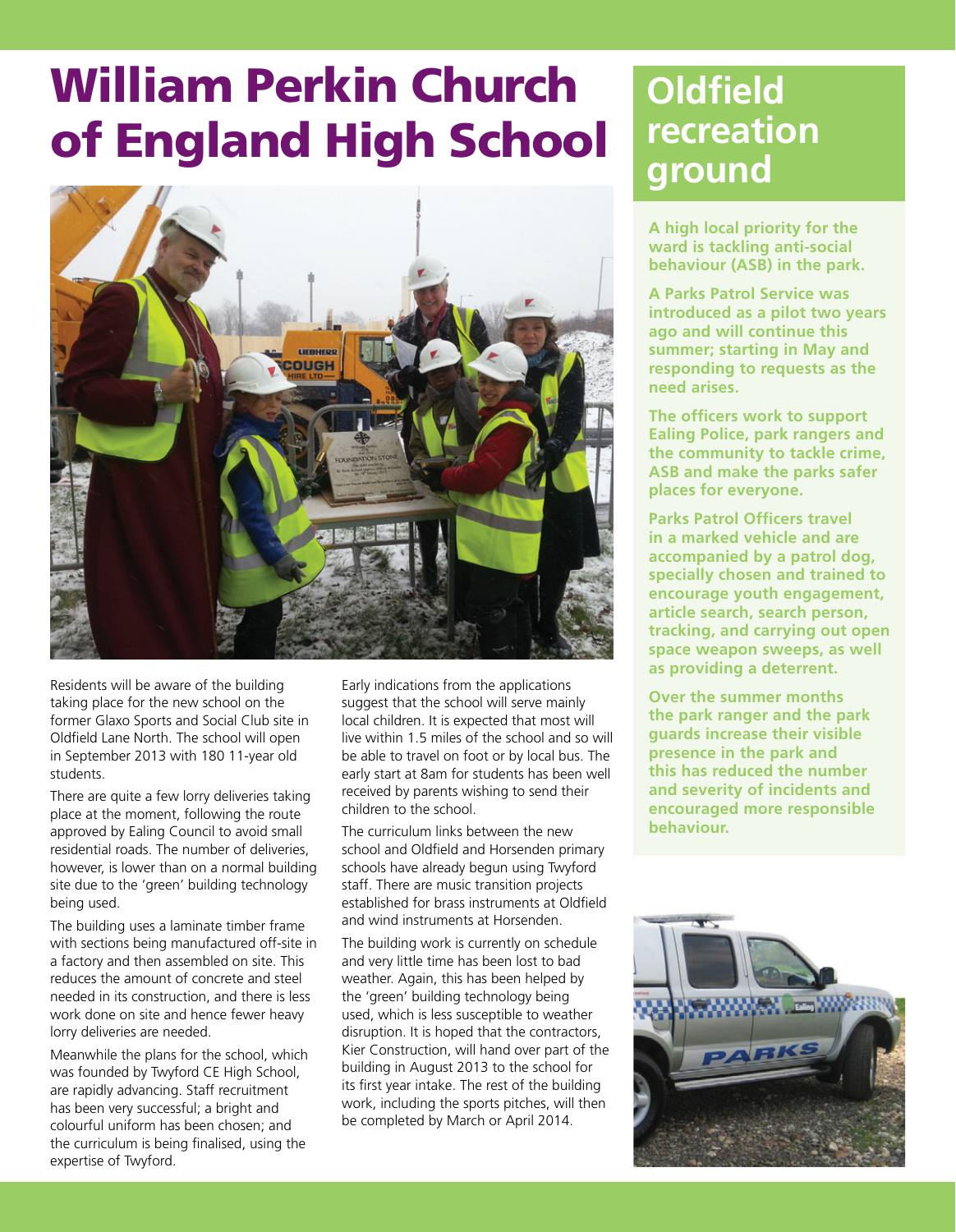

# **Left …..to the Royal**  HS2 **British Legion**

Two signage projects were delivered; one is a directional sign on the lamppost on the slip road of the Greenford Roundabout, leading to the westbound carriageway of the A40. It directs people down Oldfield Lane South towards the Royal British Legion.

# **….Not Right**

And in the summer last year residents raised concerns about traffic trying to turn into Oldfield Lane North from Currey Road so new signs have been put up to highlight the no right turn at this junction.

# **Lighting the zebra crossing by Cowgate Road**

**At the summer ward forum residents raised concerns about the light by the zebra crossing over Greenford Road by Cowgate Road. In response, the ward has funded improved lighting, at a cost of £1,350. Let us know what you think.**

Over the summer Northala Fields became the focus for the Olympics and the Paralympics.





## Northala Fields **Greenford Carnival**

The ward put £2,000 towards last year's carnival which was another great day out for the community.





In the spring newsletter 2012 we informed you that the council would work tirelessly to seek further changes and improvements to the HS2 route and to mitigate any impacts of the scheme on local residents. To help this, the ward gave £1,000 towards North Ealing Against HS2, a community group specifically set up to keep local people informed and bring people together to campaign for better outcomes for local residents. The monies have been spent on leaflets, banners and enabling campaign representatives to attend briefings and meetings, keeping up to date with developments and representing your local concerns.

In addition in December the council met with the Minister of State for Transport, Simon Burns, to further the case for the HS2 link being tunnelled through the borough. HS2 Ltd has confirmed it has completed its study into a tunnel option and made a recommendation to ministers. The council is awaiting an announcement on this option in next month.

### Yellow lines in Barnham Road and Runnymede Gardens/ Middleton Avenue

The ward has also funded £2,000 to put in minor parking schemes to help with vehicle and pedestrian safety at these junctions.